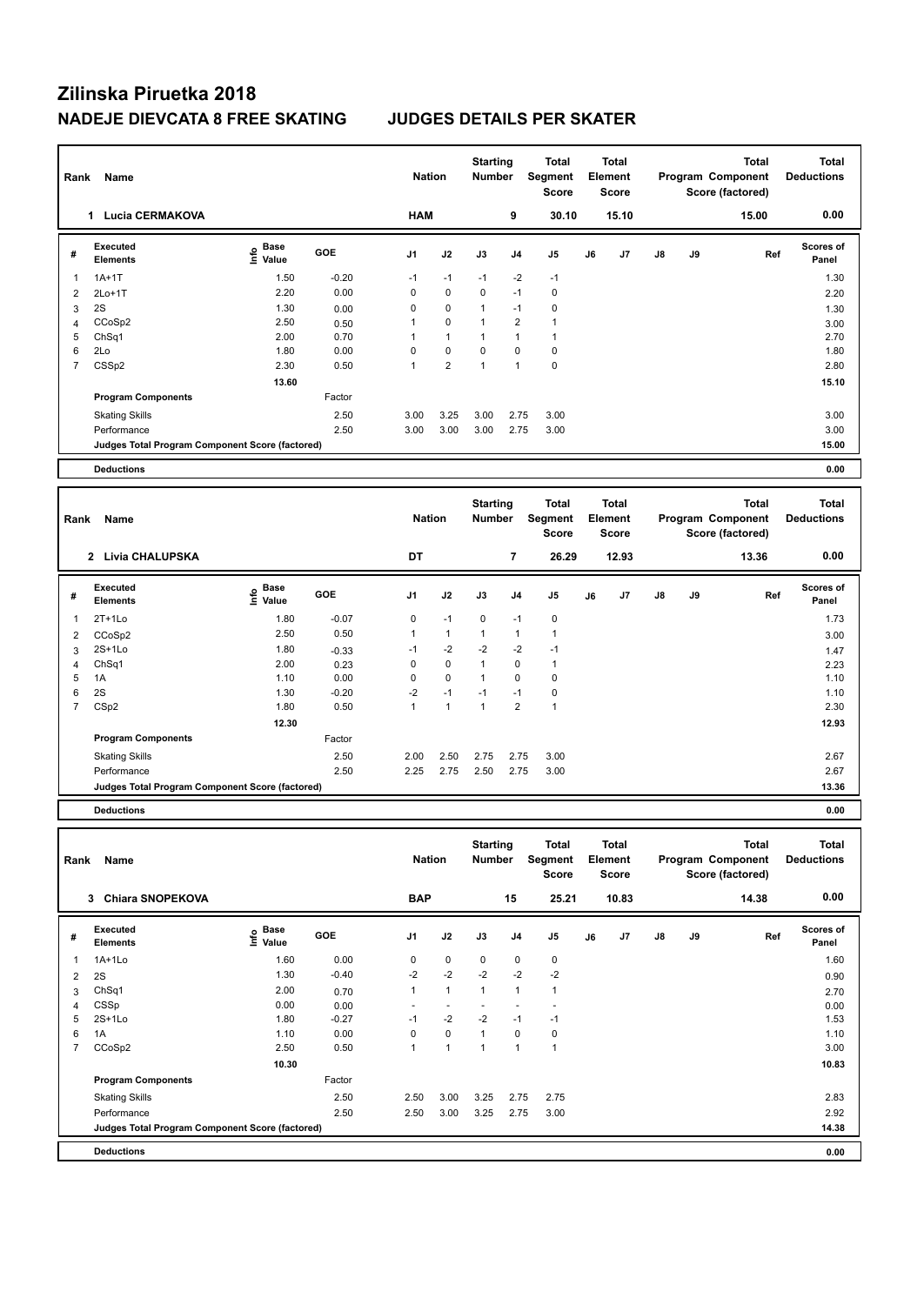| Rank           | Name                                            |      |                      |            | <b>Nation</b>  |             | <b>Starting</b><br><b>Number</b> |                | Total<br>Segment<br><b>Score</b> |    | Total<br>Element<br><b>Score</b> |               |    | <b>Total</b><br>Program Component<br>Score (factored) | Total<br><b>Deductions</b> |
|----------------|-------------------------------------------------|------|----------------------|------------|----------------|-------------|----------------------------------|----------------|----------------------------------|----|----------------------------------|---------------|----|-------------------------------------------------------|----------------------------|
|                | <b>Denisa ADAMKOVICOVA</b><br>4                 |      |                      |            | <b>TN</b>      |             |                                  | 1              | 24.71                            |    | 11.78                            |               |    | 12.93                                                 | 0.00                       |
| #              | Executed<br><b>Elements</b>                     | lnfo | <b>Base</b><br>Value | <b>GOE</b> | J <sub>1</sub> | J2          | J3                               | J <sub>4</sub> | J5                               | J6 | J7                               | $\mathsf{J}8$ | J9 | Ref                                                   | <b>Scores of</b><br>Panel  |
| 1              | $1A+2Lo<<$                                      | <<   | 1.60                 | $-0.40$    | $-2$           | $-2$        | $-2$                             | $-2$           | $-2$                             |    |                                  |               |    |                                                       | 1.20                       |
| 2              | 2Lo<<                                           | <<   | 0.50                 | $-0.20$    | $-2$           | $-2$        | $-2$                             | $-2$           | $-2$                             |    |                                  |               |    |                                                       | 0.30                       |
| 3              | CSS <sub>p2</sub>                               |      | 2.30                 | 0.33       | 1              | $\mathbf 0$ | $\overline{1}$                   | $\overline{2}$ | 0                                |    |                                  |               |    |                                                       | 2.63                       |
| 4              | ChSq1                                           |      | 2.00                 | 0.23       | 0              | 0           | -1                               | $\overline{1}$ | 0                                |    |                                  |               |    |                                                       | 2.23                       |
| 5              | 2S+1A+SEQ                                       |      | 1.92                 | $-0.13$    | $-1$           | $-1$        | $-2$                             | 0              | $\mathbf 0$                      |    |                                  |               |    |                                                       | 1.79                       |
| 6              | 2S                                              |      | 1.30                 | 0.00       | 0              | $\mathbf 0$ | 0                                | 0              | 0                                |    |                                  |               |    |                                                       | 1.30                       |
| $\overline{7}$ | CCoSp1                                          |      | 2.00                 | 0.33       |                | $\mathbf 0$ | 1                                | $\overline{2}$ | $\mathbf 0$                      |    |                                  |               |    |                                                       | 2.33                       |
|                |                                                 |      | 11.62                |            |                |             |                                  |                |                                  |    |                                  |               |    |                                                       | 11.78                      |
|                | <b>Program Components</b>                       |      |                      | Factor     |                |             |                                  |                |                                  |    |                                  |               |    |                                                       |                            |
|                | <b>Skating Skills</b>                           |      |                      | 2.50       | 2.50           | 2.75        | 2.00                             | 3.00           | 2.75                             |    |                                  |               |    |                                                       | 2.67                       |
|                | Performance                                     |      |                      | 2.50       | 2.50           | 2.50        | 2.00                             | 3.00           | 2.50                             |    |                                  |               |    |                                                       | 2.50                       |
|                | Judges Total Program Component Score (factored) |      |                      |            |                |             |                                  |                |                                  |    |                                  |               |    |                                                       | 12.93                      |
|                | <b>Deductions</b>                               |      |                      |            |                |             |                                  |                |                                  |    |                                  |               |    |                                                       | 0.00                       |

<< Downgraded jump

| Rank           | Name                                            |                                       |            | <b>Nation</b> |             | <b>Starting</b><br><b>Number</b> |                | Total<br>Segment<br><b>Score</b> |    | <b>Total</b><br>Element<br><b>Score</b> |    |    | <b>Total</b><br>Program Component<br>Score (factored) | <b>Total</b><br><b>Deductions</b> |
|----------------|-------------------------------------------------|---------------------------------------|------------|---------------|-------------|----------------------------------|----------------|----------------------------------|----|-----------------------------------------|----|----|-------------------------------------------------------|-----------------------------------|
|                | 5<br>Alexandra RUMANOVSKA                       |                                       |            | BB            |             |                                  | 16             | 24.33                            |    | 11.83                                   |    |    | 12.50                                                 | 0.00                              |
| #              | Executed<br><b>Elements</b>                     | $\overset{\circ}{\text{\sf E}}$ Value | <b>GOE</b> | J1            | J2          | J3                               | J <sub>4</sub> | J <sub>5</sub>                   | J6 | J7                                      | J8 | J9 | Ref                                                   | Scores of<br>Panel                |
| 1              | $2T+1Lo$                                        | 1.80                                  | $-0.20$    | $-1$          | $-1$        | $-1$                             | $-1$           | $-1$                             |    |                                         |    |    |                                                       | 1.60                              |
| 2              | 2T                                              | 1.30                                  | 0.00       | 0             | 0           | $-1$                             | 0              | 0                                |    |                                         |    |    |                                                       | 1.30                              |
| 3              | 1A+1Lo                                          | 1.60                                  | 0.00       | 0             | $\mathbf 0$ | $\mathbf 0$                      | 0              | 0                                |    |                                         |    |    |                                                       | 1.60                              |
| 4              | CCoSp2                                          | 2.50                                  | 0.00       | 0             | $\mathbf 0$ | $-1$                             | 0              | 0                                |    |                                         |    |    |                                                       | 2.50                              |
| 5              | ChSq1                                           | 2.00                                  | 0.00       | $\Omega$      | $\mathbf 0$ | $\mathbf 0$                      | $\mathbf 0$    |                                  |    |                                         |    |    |                                                       | 2.00                              |
| 6              | 1A                                              | 1.10                                  | $-0.27$    | $-2$          | $-1$        | $-2$                             | $-1$           | $-1$                             |    |                                         |    |    |                                                       | 0.83                              |
| $\overline{7}$ | CUS <sub>p2</sub>                               | 2.00                                  | 0.00       | 0             | 0           | $-1$                             | 0              | 0                                |    |                                         |    |    |                                                       | 2.00                              |
|                |                                                 | 12.30                                 |            |               |             |                                  |                |                                  |    |                                         |    |    |                                                       | 11.83                             |
|                | <b>Program Components</b>                       |                                       | Factor     |               |             |                                  |                |                                  |    |                                         |    |    |                                                       |                                   |
|                | <b>Skating Skills</b>                           |                                       | 2.50       | 2.25          | 2.75        | 2.25                             | 2.50           | 3.00                             |    |                                         |    |    |                                                       | 2.50                              |
|                | Performance                                     |                                       | 2.50       | 2.00          | 3.00        | 2.25                             | 2.50           | 2.75                             |    |                                         |    |    |                                                       | 2.50                              |
|                | Judges Total Program Component Score (factored) |                                       |            |               |             |                                  |                |                                  |    |                                         |    |    |                                                       | 12.50                             |
|                |                                                 |                                       |            |               |             |                                  |                |                                  |    |                                         |    |    |                                                       |                                   |

**Deductions 0.00**

**Total Deductions Total Program Component Score (factored) Total Element Segment Score Total Score Starting Rank Name Nation Number # Executed Elements Base Value GOE J1 J2 J3 J4 J5 J6 J7 J8 J9 Scores of Panel** 1 ChSq1 2.00 0.00 0 0 1 0 0 **Ref**  ChSq1 2.00 **Info 6 Scarlet ZMEKOVA HAM 11 23.98 12.40 12.08 0.50** 2 1A+1Lo 1.60 -0.60 -3 -3 -3 -1 -3 1.00  $3$  2S+1T  $1.70$   $0.00$   $0$   $0$   $0$   $0$   $0$   $0$   $0$   $1.70$ 4 1A 1.10 0.00 0 0 0 0 0 1.10 5 CCoSp2 2.50 0.00 0 0 0 0 -1 2.50 6 2S 1.30 0.00 0 0 0 -1 0 1.30 7 CSSp2 2.30 0.50 1 1 1 1 0 2.80  **12.50 12.40 Program Components**  Skating Skills 2.00 2.75 2.50 2.50 2.75 2.50 2.58 Factor Performance 2.50 2.25 2.25 2.25 2.25 3.00 2.25 **Deductions** Falls: -0.50 **-0.50 Judges Total Program Component Score (factored) 12.08**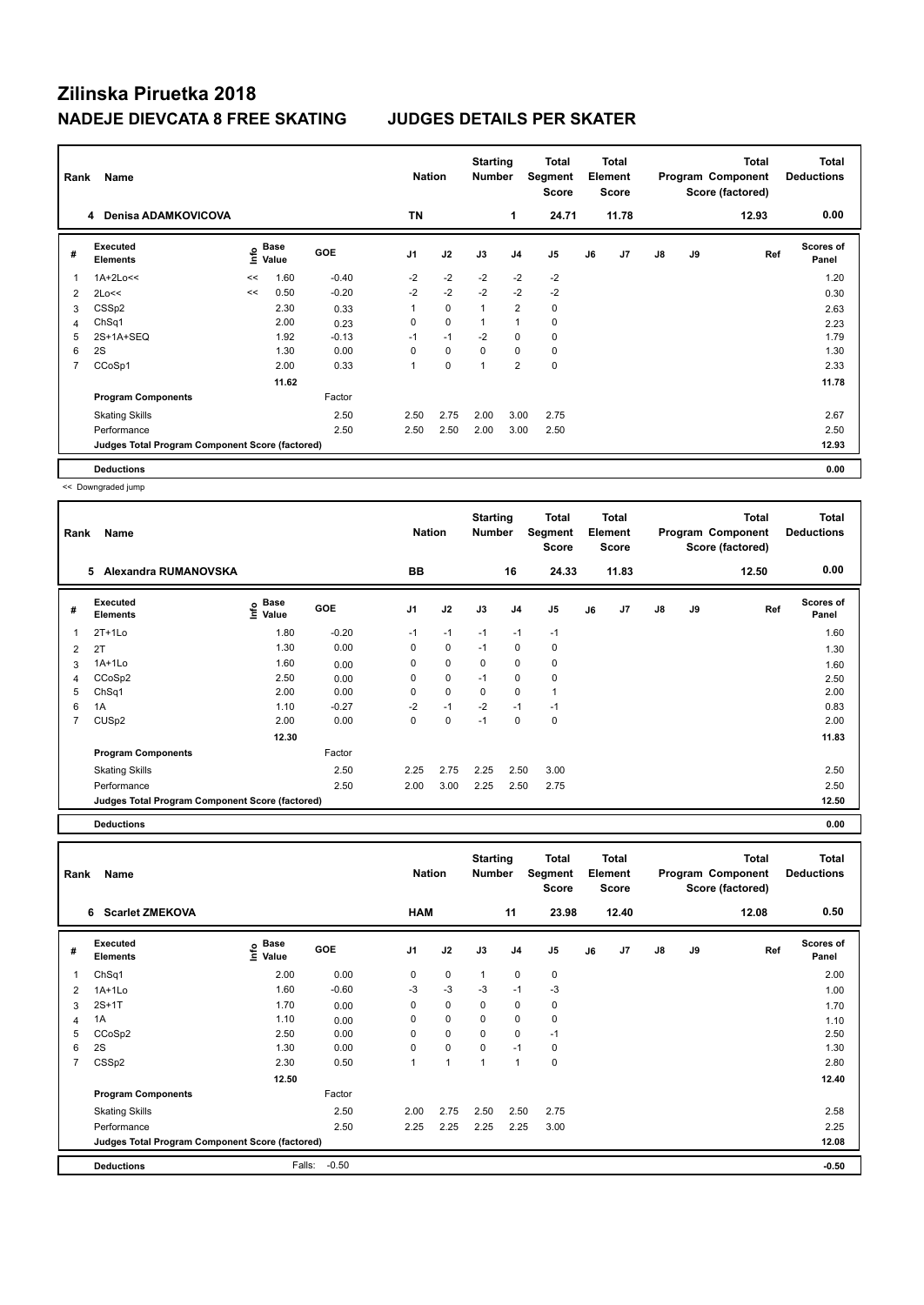| Rank           | Name                                            |                                  |         | <b>Nation</b>  |              | <b>Starting</b><br><b>Number</b> |                | <b>Total</b><br>Segment<br><b>Score</b>        | <b>Total</b><br>Element<br><b>Score</b> |       |    |    | <b>Total</b><br>Program Component<br>Score (factored) | <b>Total</b><br><b>Deductions</b> |
|----------------|-------------------------------------------------|----------------------------------|---------|----------------|--------------|----------------------------------|----------------|------------------------------------------------|-----------------------------------------|-------|----|----|-------------------------------------------------------|-----------------------------------|
|                | 7 Nela HURIKOVA                                 |                                  |         | ZAF            |              |                                  | 23             | 22.76                                          |                                         | 11.30 |    |    | 11.46                                                 | 0.00                              |
| #              | Executed<br><b>Elements</b>                     | <b>Base</b><br>e Base<br>⊆ Value | GOE     | J1             | J2           | J3                               | J <sub>4</sub> | J <sub>5</sub>                                 | J6                                      | J7    | J8 | J9 | Ref                                                   | Scores of<br>Panel                |
| $\overline{1}$ | CCoSp2V                                         | 2.00                             | $-0.10$ | $\mathbf 0$    | $-1$         | $-1$                             | 0              | $\pmb{0}$                                      |                                         |       |    |    |                                                       | 1.90                              |
| 2              | 1Lz+1Lo                                         | 1.10                             | 0.00    | $\mathbf 0$    | $\mathbf 0$  | 0                                | 0              | $\pmb{0}$                                      |                                         |       |    |    |                                                       | 1.10                              |
| 3              | $1A+1Lo$                                        | 1.60                             | 0.00    | $\mathbf 0$    | 0            | 0                                | 0              | $\pmb{0}$                                      |                                         |       |    |    |                                                       | 1.60                              |
| 4              | ChSq1                                           | 2.00                             | 0.00    | $\mathbf 0$    | 0            | 0                                | 1              | $\pmb{0}$                                      |                                         |       |    |    |                                                       | 2.00                              |
| 5              | CCS <sub>p2</sub>                               | 2.30                             | 0.00    | $\mathbf 0$    | $\mathbf 0$  | 0                                | $\overline{2}$ | $\pmb{0}$                                      |                                         |       |    |    |                                                       | 2.30                              |
| 6              | 2S                                              | 1.30                             | 0.00    | $\mathbf 0$    | $\mathbf 0$  | 0                                | 0              | $\pmb{0}$                                      |                                         |       |    |    |                                                       | 1.30                              |
| $\overline{7}$ | 1A                                              | 1.10                             | 0.00    | $\Omega$       | 0            | $\mathbf 0$                      | 0              | $\mathbf 0$                                    |                                         |       |    |    |                                                       | 1.10                              |
|                |                                                 | 11.40                            |         |                |              |                                  |                |                                                |                                         |       |    |    |                                                       | 11.30                             |
|                | <b>Program Components</b>                       |                                  | Factor  |                |              |                                  |                |                                                |                                         |       |    |    |                                                       |                                   |
|                | <b>Skating Skills</b>                           |                                  | 2.50    | 2.00           | 2.50         | 2.00                             | 2.25           | 3.00                                           |                                         |       |    |    |                                                       | 2.25                              |
|                | Performance                                     |                                  | 2.50    | 1.75           | 2.50         | 2.25                             | 2.25           | 2.75                                           |                                         |       |    |    |                                                       | 2.33                              |
|                | Judges Total Program Component Score (factored) |                                  |         |                |              |                                  |                |                                                |                                         |       |    |    |                                                       | 11.46                             |
|                |                                                 |                                  |         |                |              |                                  |                |                                                |                                         |       |    |    |                                                       |                                   |
|                | <b>Deductions</b>                               |                                  |         |                |              |                                  |                |                                                |                                         |       |    |    |                                                       | 0.00                              |
|                |                                                 |                                  |         |                |              |                                  |                |                                                |                                         |       |    |    |                                                       |                                   |
| Rank           | Name                                            |                                  |         | <b>Nation</b>  |              | <b>Starting</b><br><b>Number</b> |                | <b>Total</b><br><b>Segment</b><br><b>Score</b> | <b>Total</b><br>Element<br><b>Score</b> |       |    |    | <b>Total</b><br>Program Component<br>Score (factored) | Total<br><b>Deductions</b>        |
|                | 8 Lorna MACKOVA                                 |                                  |         | <b>KEK</b>     |              |                                  | 24             | 21.17                                          |                                         | 8.87  |    |    | 12.30                                                 | 0.00                              |
| #              | <b>Executed</b><br>Elements                     | e Base<br>E Value                | GOE     | J <sub>1</sub> | J2           | J3                               | J4             | J <sub>5</sub>                                 | J6                                      | J7    | J8 | J9 | Ref                                                   | Scores of<br>Panel                |
| 1              | CoSp1V                                          | 1.30                             | $-0.10$ | 0              | $-1$         | $-2$                             | 0              | $\pmb{0}$                                      |                                         |       |    |    |                                                       | 1.20                              |
| 2              | 1A                                              | 1.10                             | 0.00    | $\mathbf 0$    | $\mathbf 0$  | $\mathbf{1}$                     | 0              | $\mathbf 0$                                    |                                         |       |    |    |                                                       | 1.10                              |
| 3              | 1Lz                                             | 0.60                             | 0.07    | 0              | $\mathbf{1}$ | $\mathbf{1}$                     | 0              | $\pmb{0}$                                      |                                         |       |    |    |                                                       | 0.67                              |
| $\overline{4}$ | ChSq1                                           | 2.00                             | 0.00    | $\Omega$       | 0            | $\Omega$                         | 0              | $\mathbf 0$                                    |                                         |       |    |    |                                                       | 2.00                              |
| 5              | $1A+1T$                                         | 1.50                             | 0.00    | 0              | 0            | $\mathbf{1}$                     | 0              | $\mathbf 0$                                    |                                         |       |    |    |                                                       | 1.50                              |
| 6              | 1Lz+1Lo                                         | 1.10                             | 0.00    | $\mathbf 0$    | 0            | 0                                | 0              | $\pmb{0}$                                      |                                         |       |    |    |                                                       | 1.10                              |
| $\overline{7}$ | SSp1                                            | 1.30                             | 0.00    | $\mathbf 0$    | 0            | 0                                | 0              | $\pmb{0}$                                      |                                         |       |    |    |                                                       | 1.30                              |
|                |                                                 | 8.90                             |         |                |              |                                  |                |                                                |                                         |       |    |    |                                                       | 8.87                              |

Performance 2.50 1.75 2.25 2.75 2.25 3.00 2.42 **Judges Total Program Component Score (factored) 12.30**

**Deductions 0.00**

| Rank           | Name                                            |    |                      |         | <b>Nation</b>  |             | <b>Starting</b><br>Number |                | <b>Total</b><br>Segment<br><b>Score</b> |    | <b>Total</b><br>Element<br><b>Score</b> |               |    | <b>Total</b><br>Program Component<br>Score (factored) | Total<br><b>Deductions</b> |
|----------------|-------------------------------------------------|----|----------------------|---------|----------------|-------------|---------------------------|----------------|-----------------------------------------|----|-----------------------------------------|---------------|----|-------------------------------------------------------|----------------------------|
|                | Romana LEHOCKA<br>9                             |    |                      |         | <b>TT</b>      |             |                           | 10             | 21.01                                   |    | 10.53                                   |               |    | 11.48                                                 | 1.00                       |
| #              | Executed<br><b>Elements</b>                     | ۴  | <b>Base</b><br>Value | GOE     | J <sub>1</sub> | J2          | J3                        | J <sub>4</sub> | J <sub>5</sub>                          | J6 | J <sub>7</sub>                          | $\mathsf{J}8$ | J9 | Ref                                                   | <b>Scores of</b><br>Panel  |
|                | $1A+2T<<$                                       | << | 1.50                 | $-0.60$ | $-3$           | $-3$        | $-3$                      | $-3$           | $-3$                                    |    |                                         |               |    |                                                       | 0.90                       |
| 2              | CCoSp1                                          |    | 2.00                 | 0.00    | $\Omega$       | $\Omega$    | $\Omega$                  | $\mathbf 0$    | 0                                       |    |                                         |               |    |                                                       | 2.00                       |
| 3              | ChSq1                                           |    | 2.00                 | 0.23    |                | $\mathbf 0$ | 0                         | 0              | 1                                       |    |                                         |               |    |                                                       | 2.23                       |
| 4              | $2S+2T<<$                                       | << | 1.70                 | $-0.60$ | $-3$           | $-3$        | $-3$                      | $-3$           | $-3$                                    |    |                                         |               |    |                                                       | 1.10                       |
| 5              | 2S                                              |    | 1.30                 | 0.00    | 0              | 0           | 0                         | $-1$           | 0                                       |    |                                         |               |    |                                                       | 1.30                       |
| 6              | 1A                                              |    | 1.10                 | 0.00    | $\Omega$       | $\mathbf 0$ | $\Omega$                  | $\mathbf 0$    |                                         |    |                                         |               |    |                                                       | 1.10                       |
| $\overline{7}$ | CSSp1                                           |    | 1.90                 | 0.00    | 0              | $\mathbf 0$ | 0                         | $\mathbf 0$    | 0                                       |    |                                         |               |    |                                                       | 1.90                       |
|                |                                                 |    | 11.50                |         |                |             |                           |                |                                         |    |                                         |               |    |                                                       | 10.53                      |
|                | <b>Program Components</b>                       |    |                      | Factor  |                |             |                           |                |                                         |    |                                         |               |    |                                                       |                            |
|                | <b>Skating Skills</b>                           |    |                      | 2.50    | 1.75           | 2.50        | 2.75                      | 2.00           | 3.00                                    |    |                                         |               |    |                                                       | 2.42                       |
|                | Performance                                     |    |                      | 2.50    | 1.75           | 2.00        | 2.50                      | 2.00           | 2.75                                    |    |                                         |               |    |                                                       | 2.17                       |
|                | Judges Total Program Component Score (factored) |    |                      |         |                |             |                           |                |                                         |    |                                         |               |    |                                                       | 11.48                      |
|                | <b>Deductions</b>                               |    | Falls:               | $-1.00$ |                |             |                           |                |                                         |    |                                         |               |    |                                                       | $-1.00$                    |

Skating Skills 1.75 2.50 2.75 2.25 3.00 2.50 2.50

<< Downgraded jump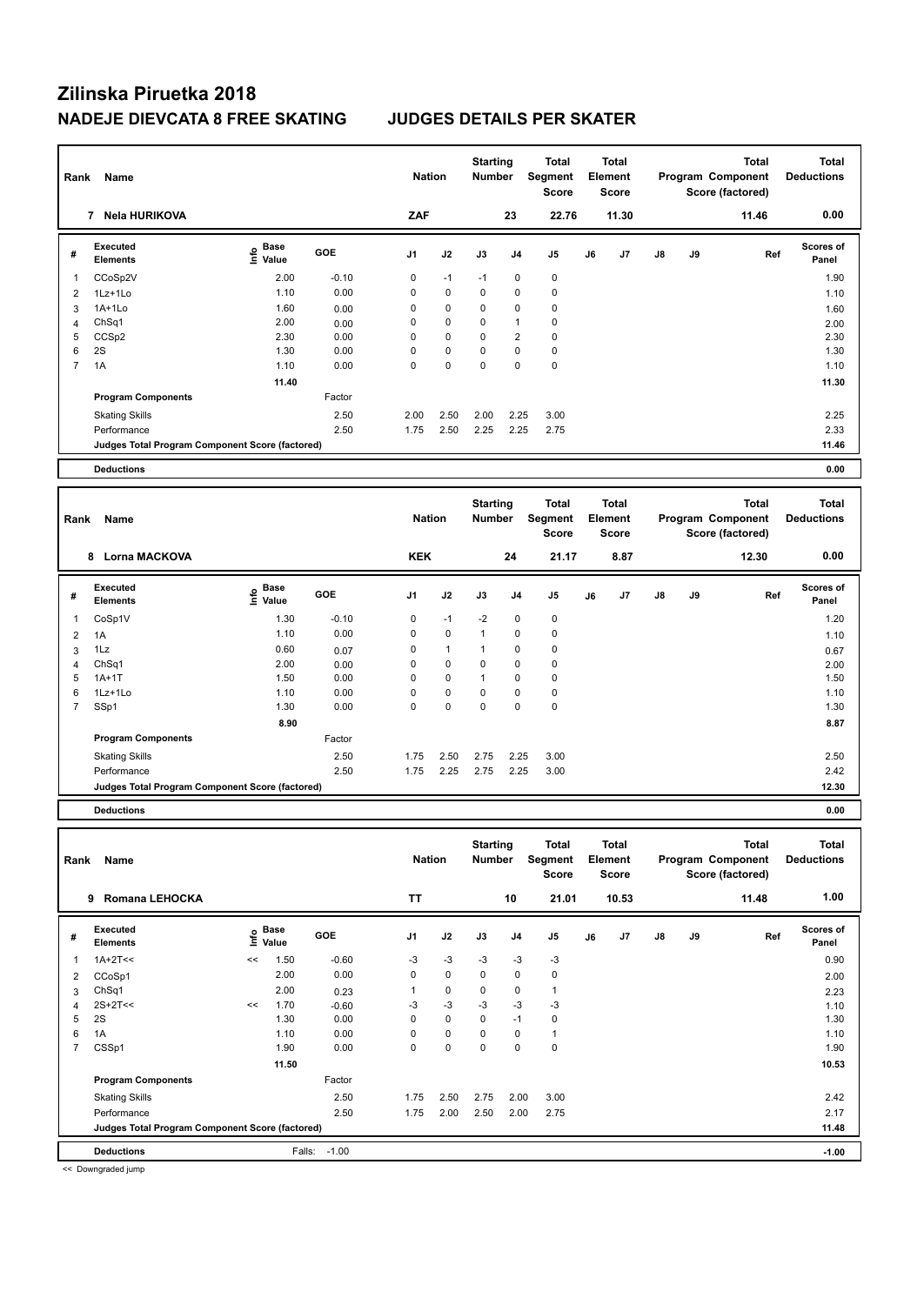| Rank           | Name                                            |      |               |            | <b>Nation</b>  |             | <b>Starting</b><br><b>Number</b> |                | Total<br>Segment<br>Score |    | <b>Total</b><br>Element<br><b>Score</b> |    |    | <b>Total</b><br>Program Component<br>Score (factored) | <b>Total</b><br><b>Deductions</b> |
|----------------|-------------------------------------------------|------|---------------|------------|----------------|-------------|----------------------------------|----------------|---------------------------|----|-----------------------------------------|----|----|-------------------------------------------------------|-----------------------------------|
| 10             | <b>Hannah HALINKOVIC</b>                        |      |               |            | <b>BAJ</b>     |             |                                  | 8              | 19.53                     |    | 10.57                                   |    |    | 8.96                                                  | 0.00                              |
| #              | Executed<br><b>Elements</b>                     | ١nfo | Base<br>Value | <b>GOE</b> | J <sub>1</sub> | J2          | J3                               | J <sub>4</sub> | J5                        | J6 | J7                                      | J8 | J9 | Ref                                                   | <b>Scores of</b><br>Panel         |
| 1              | 1Lz+1Lo                                         |      | 1.10          | $-0.10$    | 0              | $-1$        | $-1$                             | $-2$           | $-1$                      |    |                                         |    |    |                                                       | 1.00                              |
| 2              | $1F+1Lo$                                        |      | 1.00          | 0.00       | 0              | $\mathbf 0$ | $\mathbf 0$                      | $\mathbf 0$    | $\pmb{0}$                 |    |                                         |    |    |                                                       | 1.00                              |
| 3              | CCoSp2                                          |      | 2.50          | 0.33       | 1              | $-1$        | $\overline{1}$                   | $\overline{1}$ | 0                         |    |                                         |    |    |                                                       | 2.83                              |
| $\overline{4}$ | ChSq1                                           |      | 2.00          | 0.47       | 1              | 0           | 1                                | 0              | $\mathbf{1}$              |    |                                         |    |    |                                                       | 2.47                              |
| 5              | 1F                                              |      | 0.50          | 0.00       | $\Omega$       | $\mathbf 0$ | 0                                | $\mathbf 0$    | 0                         |    |                                         |    |    |                                                       | 0.50                              |
| 6              | 1Lze                                            | e    | 0.50          | $-0.20$    | $-2$           | $-2$        | $-2$                             | $-1$           | $-2$                      |    |                                         |    |    |                                                       | 0.30                              |
| 7              | CSS <sub>p2</sub>                               |      | 2.30          | 0.17       | 1              | $\mathbf 0$ | 0                                | $\mathbf 0$    | $\mathbf{1}$              |    |                                         |    |    |                                                       | 2.47                              |
|                |                                                 |      | 9.90          |            |                |             |                                  |                |                           |    |                                         |    |    |                                                       | 10.57                             |
|                | <b>Program Components</b>                       |      |               | Factor     |                |             |                                  |                |                           |    |                                         |    |    |                                                       |                                   |
|                | <b>Skating Skills</b>                           |      |               | 2.50       | 1.75           | 1.75        | 1.75                             | 1.75           | 3.00                      |    |                                         |    |    |                                                       | 1.75                              |
|                | Performance                                     |      |               | 2.50       | 2.25           | 1.50        | 1.75                             | 1.50           | 3.00                      |    |                                         |    |    |                                                       | 1.83                              |
|                | Judges Total Program Component Score (factored) |      |               |            |                |             |                                  |                |                           |    |                                         |    |    |                                                       | 8.96                              |
|                | <b>Deductions</b>                               |      |               |            |                |             |                                  |                |                           |    |                                         |    |    |                                                       | 0.00                              |

e Wrong edge ! Not clear edge

| <b>Tatiana ORLOVSKA</b><br>11<br>Executed<br>#<br><b>Elements</b><br>$1F+1Lo$<br>$1Lz+1Lo$<br>2<br>SSp2<br>3<br>1Lz<br>4<br>ChSq1<br>5<br>1F<br>6<br>CCoSp1<br>7 | $\sum_{i=1}^{n}$ Base<br>1.00<br>1.10<br>1.60 | <b>GOE</b><br>0.00<br>0.00 | <b>TN</b><br>J <sub>1</sub><br>0<br>0 | J2<br>$\mathbf 0$<br>$\mathbf 0$ | J3<br>$\mathbf 0$<br>$\mathbf 0$ | 19<br>J <sub>4</sub><br>$\mathbf 0$<br>$\mathbf 0$ | 19.36<br>J <sub>5</sub><br>0<br>$\mathbf 0$ | J6 | 9.16<br>J7 | J8 | J9 | 10.20<br>Ref | 0.00<br><b>Scores of</b><br>Panel<br>1.00 |
|------------------------------------------------------------------------------------------------------------------------------------------------------------------|-----------------------------------------------|----------------------------|---------------------------------------|----------------------------------|----------------------------------|----------------------------------------------------|---------------------------------------------|----|------------|----|----|--------------|-------------------------------------------|
|                                                                                                                                                                  |                                               |                            |                                       |                                  |                                  |                                                    |                                             |    |            |    |    |              |                                           |
|                                                                                                                                                                  |                                               |                            |                                       |                                  |                                  |                                                    |                                             |    |            |    |    |              |                                           |
|                                                                                                                                                                  |                                               |                            |                                       |                                  |                                  |                                                    |                                             |    |            |    |    |              |                                           |
|                                                                                                                                                                  |                                               |                            |                                       |                                  |                                  |                                                    |                                             |    |            |    |    |              | 1.10                                      |
|                                                                                                                                                                  |                                               | 0.33                       |                                       | $\overline{1}$                   |                                  | 0                                                  | $\mathbf 0$                                 |    |            |    |    |              | 1.93                                      |
|                                                                                                                                                                  | 0.60                                          | 0.00                       | 0                                     | 0                                | $\Omega$                         | $\mathbf 0$                                        | $\mathbf 0$                                 |    |            |    |    |              | 0.60                                      |
|                                                                                                                                                                  | 2.00                                          | 0.23                       | 0                                     | 0                                |                                  | 0                                                  | $\mathbf{1}$                                |    |            |    |    |              | 2.23                                      |
|                                                                                                                                                                  | 0.50                                          | 0.00                       | $\Omega$                              | $\mathbf 0$                      | $\Omega$                         | $\mathbf 0$                                        | $\mathbf 0$                                 |    |            |    |    |              | 0.50                                      |
|                                                                                                                                                                  | 2.00                                          | $-0.20$                    | $-1$                                  | 0                                | $-1$                             | $\mathbf 0$                                        | $-1$                                        |    |            |    |    |              | 1.80                                      |
|                                                                                                                                                                  | 8.80                                          |                            |                                       |                                  |                                  |                                                    |                                             |    |            |    |    |              | 9.16                                      |
| <b>Program Components</b>                                                                                                                                        |                                               | Factor                     |                                       |                                  |                                  |                                                    |                                             |    |            |    |    |              |                                           |
| <b>Skating Skills</b>                                                                                                                                            |                                               | 2.50                       | 1.75                                  | 2.25                             | 2.25                             | 1.50                                               | 2.25                                        |    |            |    |    |              | 2.08                                      |
| Performance                                                                                                                                                      |                                               | 2.50                       | 2.00                                  | 1.75                             | 2.25                             | 1.50                                               | 2.50                                        |    |            |    |    |              | 2.00                                      |
| Judges Total Program Component Score (factored)                                                                                                                  |                                               |                            |                                       |                                  |                                  |                                                    |                                             |    |            |    |    |              | 10.20                                     |

**Deductions 0.00**

| Rank           | Name                                            |              |               |            |      | <b>Nation</b>  | <b>Starting</b><br><b>Number</b> |      | Total<br>Segment<br><b>Score</b> |    | <b>Total</b><br>Element<br><b>Score</b> |               |    | <b>Total</b><br>Program Component<br>Score (factored) | <b>Total</b><br><b>Deductions</b> |
|----------------|-------------------------------------------------|--------------|---------------|------------|------|----------------|----------------------------------|------|----------------------------------|----|-----------------------------------------|---------------|----|-------------------------------------------------------|-----------------------------------|
| 12             | Karolina JAVORKOVA                              |              |               |            | RK   |                |                                  | 21   | 19.31                            |    | 9.18                                    |               |    | 10.63                                                 | 0.50                              |
| #              | Executed<br><b>Elements</b>                     | lnfo         | Base<br>Value | <b>GOE</b> | J1   | J2             | J3                               | J4   | J <sub>5</sub>                   | J6 | J7                                      | $\mathsf{J}8$ | J9 | Ref                                                   | <b>Scores of</b><br>Panel         |
| $\overline{1}$ | 2T <                                            | $\checkmark$ | 0.90          | $-0.33$    | $-1$ | $-2$           | $-2$                             | $-2$ | $-1$                             |    |                                         |               |    |                                                       | 0.57                              |
| $\overline{2}$ | $2S+1Lo$                                        |              | 1.80          | $-0.13$    | 0    | 0              | $-1$                             | $-1$ | $-2$                             |    |                                         |               |    |                                                       | 1.67                              |
| 3              | CCoSp1V                                         |              | 1.70          | 0.07       | 1    | $-1$           | $-1$                             | 1    | 0                                |    |                                         |               |    |                                                       | 1.77                              |
| 4              | 2S                                              |              | 1.30          | $-0.33$    | $-1$ | $-1$           | $-2$                             | $-2$ | $-2$                             |    |                                         |               |    |                                                       | 0.97                              |
| 5              | $1A+1Lo$                                        |              | 1.60          | 0.00       | 0    | 0              | $-1$                             | 0    | 0                                |    |                                         |               |    |                                                       | 1.60                              |
| 6              | Ch <sub>Sq1</sub>                               |              | 2.00          | $-1.50$    | $-3$ | $-3$           | $-3$                             | 0    | $-3$                             |    |                                         |               |    |                                                       | 0.50                              |
| $\overline{7}$ | SSp2                                            |              | 1.60          | 0.50       | 1    | $\overline{1}$ | 1                                | 2    | $\mathbf 0$                      |    |                                         |               |    |                                                       | 2.10                              |
|                |                                                 |              | 10.90         |            |      |                |                                  |      |                                  |    |                                         |               |    |                                                       | 9.18                              |
|                | <b>Program Components</b>                       |              |               | Factor     |      |                |                                  |      |                                  |    |                                         |               |    |                                                       |                                   |
|                | <b>Skating Skills</b>                           |              |               | 2.50       | 1.75 | 2.50           | 2.00                             | 1.75 | 2.75                             |    |                                         |               |    |                                                       | 2.08                              |
|                | Performance                                     |              |               | 2.50       | 2.00 | 2.50           | 2.00                             | 1.75 | 2.50                             |    |                                         |               |    |                                                       | 2.17                              |
|                | Judges Total Program Component Score (factored) |              |               |            |      |                |                                  |      |                                  |    |                                         |               |    |                                                       | 10.63                             |
|                | <b>Deductions</b>                               |              | Falls:        | $-0.50$    |      |                |                                  |      |                                  |    |                                         |               |    |                                                       | $-0.50$                           |

< Under-rotated jump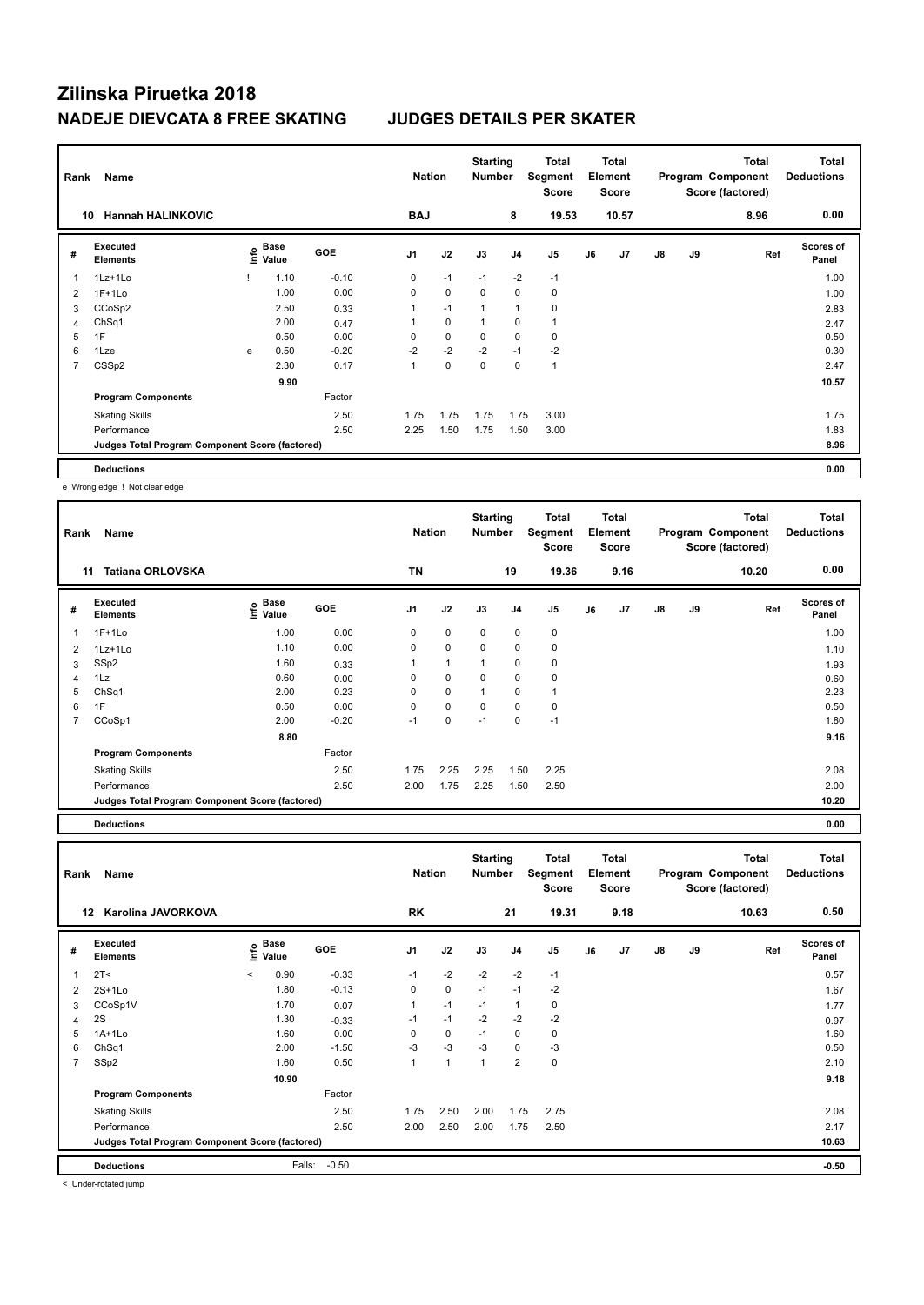| Rank | Name                                            |         |                           |            |                          | <b>Nation</b> | <b>Starting</b><br><b>Number</b> |                | Total<br>Segment<br><b>Score</b> |    | <b>Total</b><br>Element<br><b>Score</b> |               |    | <b>Total</b><br>Program Component<br>Score (factored) | <b>Total</b><br><b>Deductions</b> |
|------|-------------------------------------------------|---------|---------------------------|------------|--------------------------|---------------|----------------------------------|----------------|----------------------------------|----|-----------------------------------------|---------------|----|-------------------------------------------------------|-----------------------------------|
|      | Natasa KASANOVA<br>13                           |         |                           |            | <b>BAP</b>               |               |                                  | 18             | 18.73                            |    | 8.17                                    |               |    | 11.06                                                 | 0.50                              |
| #    | Executed<br><b>Elements</b>                     |         | Base<br>o Base<br>⊆ Value | <b>GOE</b> | J <sub>1</sub>           | J2            | J3                               | J <sub>4</sub> | J5                               | J6 | J7                                      | $\mathsf{J}8$ | J9 | Ref                                                   | <b>Scores of</b><br>Panel         |
| 1    | CCoSp2                                          |         | 2.50                      | 0.50       | 1                        | $\mathbf{1}$  | $\overline{1}$                   | $\overline{1}$ | $\pmb{0}$                        |    |                                         |               |    |                                                       | 3.00                              |
| 2    | ChSq1                                           |         | 2.00                      | 0.70       | 1                        | $\mathbf 0$   | 1                                | $\overline{1}$ | $\mathbf{1}$                     |    |                                         |               |    |                                                       | 2.70                              |
| 3    | 1A                                              |         | 1.10                      | $-0.33$    | $-2$                     | $-1$          | $-2$                             | $-1$           | $-2$                             |    |                                         |               |    |                                                       | 0.77                              |
| 4    | S                                               |         | 0.00                      | 0.00       | $\overline{\phantom{a}}$ |               |                                  |                | ٠                                |    |                                         |               |    |                                                       | 0.00                              |
| 5    | 1Lz+1Lo                                         |         | 1.10                      | 0.00       | 0                        | 0             | 0                                | 0              | 0                                |    |                                         |               |    |                                                       | 1.10                              |
| 6    | $1A<+1Lo<$                                      | $\prec$ | 1.20                      | $-0.60$    | $-3$                     | $-3$          | $-3$                             | $-2$           | $-3$                             |    |                                         |               |    |                                                       | 0.60                              |
| 7    | CSSp                                            |         | 0.00                      | 0.00       |                          |               |                                  |                | ٠                                |    |                                         |               |    |                                                       | 0.00                              |
|      |                                                 |         | 7.90                      |            |                          |               |                                  |                |                                  |    |                                         |               |    |                                                       | 8.17                              |
|      | <b>Program Components</b>                       |         |                           | Factor     |                          |               |                                  |                |                                  |    |                                         |               |    |                                                       |                                   |
|      | <b>Skating Skills</b>                           |         |                           | 2.50       | 1.75                     | 2.50          | 2.50                             | 1.50           | 3.00                             |    |                                         |               |    |                                                       | 2.25                              |
|      | Performance                                     |         |                           | 2.50       | 2.00                     | 2.25          | 2.25                             | 2.00           | 2.75                             |    |                                         |               |    |                                                       | 2.17                              |
|      | Judges Total Program Component Score (factored) |         |                           |            |                          |               |                                  |                |                                  |    |                                         |               |    |                                                       | 11.06                             |
|      | <b>Deductions</b>                               |         | Falls:                    | $-0.50$    |                          |               |                                  |                |                                  |    |                                         |               |    |                                                       | $-0.50$                           |

< Under-rotated jump

| Rank           | Name                                            |                              |            | <b>Nation</b>  |             | <b>Starting</b><br><b>Number</b> |                          | <b>Total</b><br>Segment<br><b>Score</b> |    | <b>Total</b><br>Element<br><b>Score</b> |               |    | <b>Total</b><br>Program Component<br>Score (factored) | <b>Total</b><br><b>Deductions</b> |
|----------------|-------------------------------------------------|------------------------------|------------|----------------|-------------|----------------------------------|--------------------------|-----------------------------------------|----|-----------------------------------------|---------------|----|-------------------------------------------------------|-----------------------------------|
|                | <b>Sona NEMCOVA</b><br>14                       |                              |            | <b>ZVM</b>     |             |                                  | $\overline{2}$           | 17.40                                   |    | 8.24                                    |               |    | 9.16                                                  | 0.00                              |
| #              | Executed<br><b>Elements</b>                     | <b>Base</b><br>Info<br>Value | <b>GOE</b> | J <sub>1</sub> | J2          | J3                               | J <sub>4</sub>           | J <sub>5</sub>                          | J6 | J7                                      | $\mathsf{J}8$ | J9 | Ref                                                   | <b>Scores of</b><br>Panel         |
|                | ChSq1                                           | 2.00                         | 0.47       | 1              | $\mathbf 0$ | 1                                | $-1$                     | $\mathbf{1}$                            |    |                                         |               |    |                                                       | 2.47                              |
| 2              | $1Lz+1Lo$                                       | 1.10                         | $-0.10$    | 0              | $-1$        | $-1$                             | $-1$                     | $-2$                                    |    |                                         |               |    |                                                       | 1.00                              |
| 3              | SSp                                             | 0.00                         | 0.00       |                |             |                                  | $\overline{\phantom{a}}$ |                                         |    |                                         |               |    |                                                       | 0.00                              |
| 4              | 1Lz                                             | 0.60                         | $-0.03$    | $-1$           | 0           | 0                                | 0                        | $-1$                                    |    |                                         |               |    |                                                       | 0.57                              |
| 5              | $1A+1T$                                         | 1.50                         | 0.00       | $\Omega$       | $\mathbf 0$ | $\mathbf 0$                      | 0                        | 0                                       |    |                                         |               |    |                                                       | 1.50                              |
| 6              | CCoSp1V                                         | 1.70                         | $-0.10$    | 0              | $-1$        | $-1$                             | 0                        | 0                                       |    |                                         |               |    |                                                       | 1.60                              |
| $\overline{7}$ | 1A                                              | 1.10                         | 0.00       | 0              | $\mathbf 0$ | $\mathbf 0$                      | $\mathbf 0$              | $\mathbf 0$                             |    |                                         |               |    |                                                       | 1.10                              |
|                |                                                 | 8.00                         |            |                |             |                                  |                          |                                         |    |                                         |               |    |                                                       | 8.24                              |
|                | <b>Program Components</b>                       |                              | Factor     |                |             |                                  |                          |                                         |    |                                         |               |    |                                                       |                                   |
|                | <b>Skating Skills</b>                           |                              | 2.50       | 1.50           | 2.00        | 1.25                             | 2.00                     | 2.50                                    |    |                                         |               |    |                                                       | 1.83                              |
|                | Performance                                     |                              | 2.50       | 1.75           | 2.00        | 1.00                             | 1.75                     | 2.00                                    |    |                                         |               |    |                                                       | 1.83                              |
|                | Judges Total Program Component Score (factored) |                              |            |                |             |                                  |                          |                                         |    |                                         |               |    |                                                       | 9.16                              |
|                | <b>Deductions</b>                               |                              |            |                |             |                                  |                          |                                         |    |                                         |               |    |                                                       | 0.00                              |

**Total Deductions Total Program Component Score (factored) Total Element Segment Score Total Score Starting Rank Name Nation Number # Executed Elements Base Value GOE J1 J2 J3 J4 J5 J6 J7 J8 J9 Scores of Panel** 1 1.00 0.00 0 0 0 0 0 **Ref**  1F+1Lo 1.00 **Info 15 Katarina FERENCOVA POK 4 15.80 7.90 7.90 0.00** 2 CCoSpB 1.70 0.00 0 0 -1 0 0 1.70 3 1Lze+1Lo e 1.00 -0.20 -2 -2 -2 -2 -2 0.80 4 ChSq1 2.00 0.00 0 0 0 0 -1 2.00 5 1F 0.50 0.00 0 0 0 0 0 0.50 6 SSp2 1.60 0.00 0 0 0 0 0 1.60 7 1Lze e 0.50 -0.20 -2 -2 -2 -2 -2 0.30  **8.30 7.90 Program Components**  Skating Skills **1.25 2.00** 1.25 2.00 1.25 1.50 2.00 Factor 2.50 1.25 2.00 1.25 1.50 2.00 2.00 1.58 1.58 1.58 Performance 2.50 1.50 1.75 1.25 1.50 1.75 1.58 **Deductions 0.00 Judges Total Program Component Score (factored) 7.90**

e Wrong edge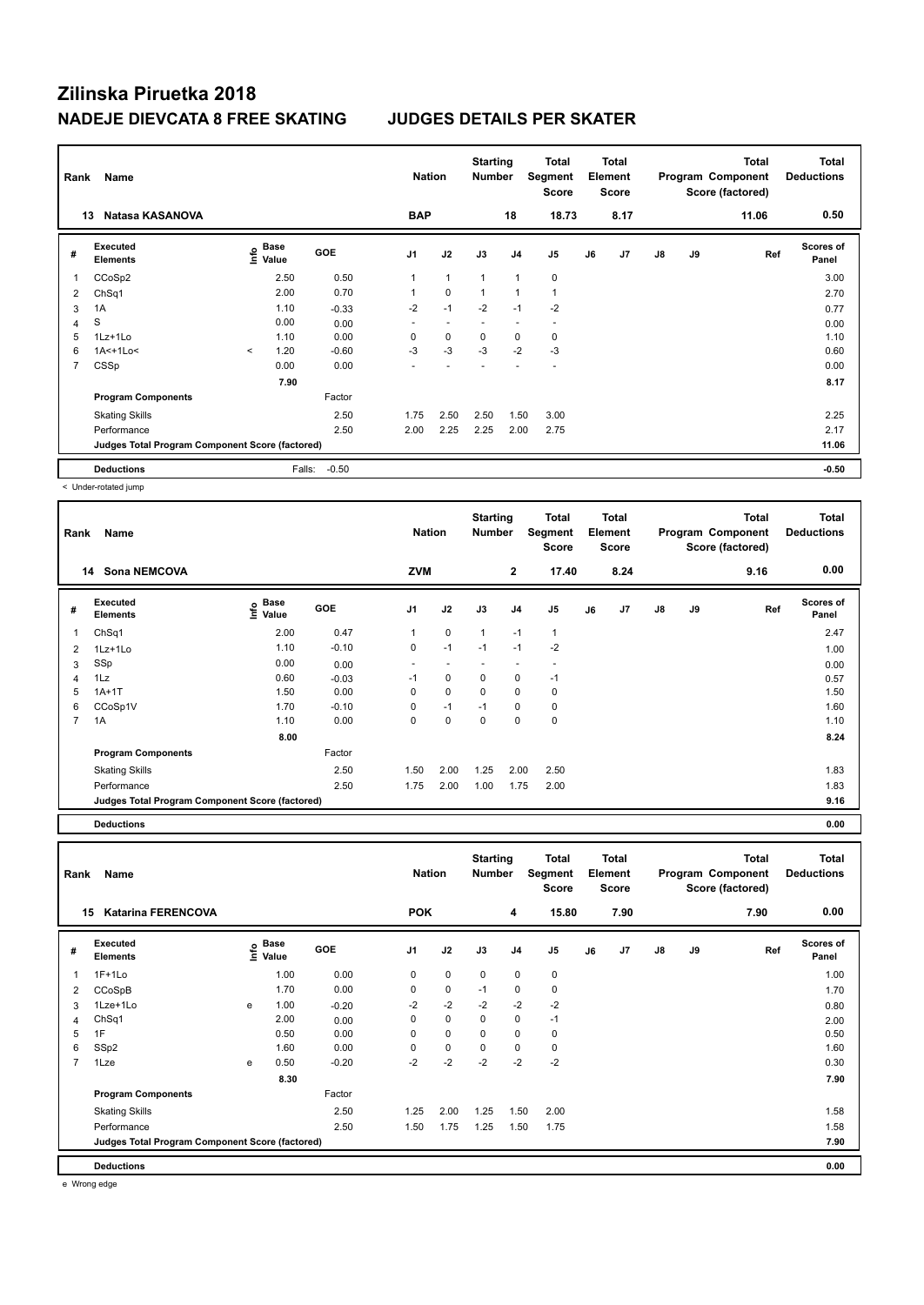| Rank           | Name                                            |                                  |            | <b>Nation</b>  |             | <b>Starting</b><br><b>Number</b> |                | Total<br>Segment<br><b>Score</b> |    | <b>Total</b><br>Element<br><b>Score</b> |               |    | Total<br>Program Component<br>Score (factored) | <b>Total</b><br><b>Deductions</b> |
|----------------|-------------------------------------------------|----------------------------------|------------|----------------|-------------|----------------------------------|----------------|----------------------------------|----|-----------------------------------------|---------------|----|------------------------------------------------|-----------------------------------|
| 16             | Laura ROZVADSKA                                 |                                  |            | <b>BAJ</b>     |             |                                  | 14             | 15.70                            |    | 8.00                                    |               |    | 7.70                                           | 0.00                              |
| #              | Executed<br><b>Elements</b>                     | <b>Base</b><br>o Base<br>⊆ Value | <b>GOE</b> | J <sub>1</sub> | J2          | J3                               | J <sub>4</sub> | J5                               | J6 | J7                                      | $\mathsf{J}8$ | J9 | Ref                                            | <b>Scores of</b><br>Panel         |
| 1              | $1Lz+1Lo$                                       | 1.10                             | $-0.13$    | $-2$           | $-2$        | $-1$                             | $-1$           | $-1$                             |    |                                         |               |    |                                                | 0.97                              |
| 2              | $1F+1Lo$                                        | 1.00                             | $-0.13$    | $-1$           | $-2$        | $-1$                             | $-1$           | $-2$                             |    |                                         |               |    |                                                | 0.87                              |
| 3              | SSp2                                            | 1.60                             | 0.00       | 0              | $\mathbf 0$ | 0                                | 0              | 0                                |    |                                         |               |    |                                                | 1.60                              |
| 4              | Ch <sub>Sq1</sub>                               | 2.00                             | 0.00       | 0              | $\mathbf 0$ | 0                                | 0              | 0                                |    |                                         |               |    |                                                | 2.00                              |
| 5              | 1Lz                                             | 0.60                             | $-0.17$    | $-2$           | $-1$        | $-2$                             | $-2$           | $-1$                             |    |                                         |               |    |                                                | 0.43                              |
| 6              | CCoSp1V                                         | 1.70                             | 0.00       | 0              | $-1$        | $\mathbf 0$                      | $\mathbf 0$    | 0                                |    |                                         |               |    |                                                | 1.70                              |
| $\overline{7}$ | 1F                                              | 0.50                             | $-0.07$    | 0              | $-1$        | $-1$                             | $-1$           | $\mathbf 0$                      |    |                                         |               |    |                                                | 0.43                              |
|                |                                                 | 8.50                             |            |                |             |                                  |                |                                  |    |                                         |               |    |                                                | 8.00                              |
|                | <b>Program Components</b>                       |                                  | Factor     |                |             |                                  |                |                                  |    |                                         |               |    |                                                |                                   |
|                | <b>Skating Skills</b>                           |                                  | 2.50       | 1.25           | 1.25        | 1.25                             | 5.00           | 2.25                             |    |                                         |               |    |                                                | 1.58                              |
|                | Performance                                     |                                  | 2.50       | 1.50           | 1.75        | 1.25                             | 1.25           | 2.25                             |    |                                         |               |    |                                                | 1.50                              |
|                | Judges Total Program Component Score (factored) |                                  |            |                |             |                                  |                |                                  |    |                                         |               |    |                                                | 7.70                              |
|                | <b>Deductions</b>                               |                                  |            |                |             |                                  |                |                                  |    |                                         |               |    |                                                | 0.00                              |

! Not clear edge

| Rank         | Name                                            |      |               |            | <b>Nation</b>  |             | <b>Starting</b><br><b>Number</b> |                | <b>Total</b><br>Segment<br><b>Score</b> |    | Total<br>Element<br><b>Score</b> |               |    | <b>Total</b><br>Program Component<br>Score (factored) | <b>Total</b><br><b>Deductions</b> |
|--------------|-------------------------------------------------|------|---------------|------------|----------------|-------------|----------------------------------|----------------|-----------------------------------------|----|----------------------------------|---------------|----|-------------------------------------------------------|-----------------------------------|
|              | Sofia MOTOLOVA<br>17                            |      |               |            | <b>PUK</b>     |             |                                  | 6              | 15.60                                   |    | 7.90                             |               |    | 7.70                                                  | 0.00                              |
| #            | <b>Executed</b><br><b>Elements</b>              | lnfo | Base<br>Value | <b>GOE</b> | J <sub>1</sub> | J2          | J3                               | J <sub>4</sub> | J5                                      | J6 | J7                               | $\mathsf{J}8$ | J9 | Ref                                                   | <b>Scores of</b><br>Panel         |
| $\mathbf{1}$ | 1Lz                                             |      | 0.60          | $-0.03$    | 0              | $\pmb{0}$   | $-1$                             | $-1$           | 0                                       |    |                                  |               |    |                                                       | 0.57                              |
| 2            | $1F+1Lo$                                        |      | 1.00          | $-0.07$    | 0              | 0           | $-1$                             | $-1$           | $-1$                                    |    |                                  |               |    |                                                       | 0.93                              |
| 3            | $1Lz+1Lo$                                       |      | 1.10          | $-0.10$    | 0              | $-1$        | $-1$                             | $-1$           | $-1$                                    |    |                                  |               |    |                                                       | 1.00                              |
| 4            | CSp1                                            |      | 1.40          | 0.00       | 0              | $\mathbf 0$ | 0                                | 0              | $-1$                                    |    |                                  |               |    |                                                       | 1.40                              |
| 5            | Ch <sub>Sq1</sub>                               |      | 2.00          | 0.00       | 0              | 0           | $\Omega$                         | 0              | 0                                       |    |                                  |               |    |                                                       | 2.00                              |
| 6            | 1F                                              |      | 0.50          | 0.00       | 0              | 0           | 0                                | 0              | 0                                       |    |                                  |               |    |                                                       | 0.50                              |
| 7            | CCoSp1V                                         |      | 1.70          | $-0.20$    | 0              | $-1$        | $-1$                             | 0              | $-1$                                    |    |                                  |               |    |                                                       | 1.50                              |
|              |                                                 |      | 8.30          |            |                |             |                                  |                |                                         |    |                                  |               |    |                                                       | 7.90                              |
|              | <b>Program Components</b>                       |      |               | Factor     |                |             |                                  |                |                                         |    |                                  |               |    |                                                       |                                   |
|              | <b>Skating Skills</b>                           |      |               | 2.50       | 2.00           | 2.25        | 1.25                             | 1.50           | 1.25                                    |    |                                  |               |    |                                                       | 1.58                              |
|              | Performance                                     |      |               | 2.50       | 1.75           | 2.00        | 1.00                             | 1.50           | 1.25                                    |    |                                  |               |    |                                                       | 1.50                              |
|              | Judges Total Program Component Score (factored) |      |               |            |                |             |                                  |                |                                         |    |                                  |               |    |                                                       | 7.70                              |
|              | <b>Deductions</b>                               |      |               |            |                |             |                                  |                |                                         |    |                                  |               |    |                                                       | 0.00                              |

! Not clear edge

| Rank           | Name                                            |      | <b>Nation</b>        |            | <b>Starting</b><br><b>Number</b> | Total<br>Segment<br><b>Score</b> | <b>Total</b><br>Element<br><b>Score</b> |                | Program Component |    | Total<br>Score (factored) | Total<br><b>Deductions</b> |    |      |                           |
|----------------|-------------------------------------------------|------|----------------------|------------|----------------------------------|----------------------------------|-----------------------------------------|----------------|-------------------|----|---------------------------|----------------------------|----|------|---------------------------|
| 18             | Lea MIKOVA                                      |      |                      |            | LM                               |                                  |                                         | 13             | 14.58             |    | 6.65                      |                            |    | 7.93 | 0.00                      |
| #              | <b>Executed</b><br><b>Elements</b>              | Info | <b>Base</b><br>Value | <b>GOE</b> | J <sub>1</sub>                   | J2                               | J3                                      | J <sub>4</sub> | J <sub>5</sub>    | J6 | J7                        | $\mathsf{J}8$              | J9 | Ref  | <b>Scores of</b><br>Panel |
| $\overline{1}$ | 1F                                              |      | 0.50                 | 0.00       | 0                                | $\mathbf 0$                      | $\mathbf 0$                             | $\mathbf 0$    | 0                 |    |                           |                            |    |      | 0.50                      |
| 2              | 1Lz                                             |      | 0.60                 | 0.00       | 0                                | 0                                | $-1$                                    | $\mathbf 0$    | $\mathbf 0$       |    |                           |                            |    |      | 0.60                      |
| 3              | USp1                                            |      | 1.20                 | 0.00       | 0                                | $\pmb{0}$                        | 0                                       | $-1$           | 0                 |    |                           |                            |    |      | 1.20                      |
| 4              | 1Lz+SEQ+1T*                                     |      | 0.48                 | $-0.20$    | $-2$                             | $-1$                             | $-2$                                    | $-2$           | $-2$              |    |                           |                            |    |      | 0.28                      |
| 5              | ChSq1                                           |      | 2.00                 | 0.00       | 0                                | $\pmb{0}$                        | $\mathbf 0$                             | $\mathbf 0$    | $-1$              |    |                           |                            |    |      | 2.00                      |
| 6              | $1F+1Lo$                                        |      | 1.00                 | $-0.03$    | 0                                | $\mathbf 0$                      | $-1$                                    | $-1$           | 0                 |    |                           |                            |    |      | 0.97                      |
| $\overline{7}$ | SSpB                                            |      | 1.10                 | 0.00       | 0                                | $\mathbf 0$                      | 0                                       | 0              | $\mathbf 0$       |    |                           |                            |    |      | 1.10                      |
|                |                                                 |      | 6.88                 |            |                                  |                                  |                                         |                |                   |    |                           |                            |    |      | 6.65                      |
|                | <b>Program Components</b>                       |      |                      | Factor     |                                  |                                  |                                         |                |                   |    |                           |                            |    |      |                           |
|                | <b>Skating Skills</b>                           |      |                      | 2.50       | 1.75                             | 1.50                             | 1.75                                    | 1.50           | 2.50              |    |                           |                            |    |      | 1.67                      |
|                | Performance                                     |      |                      | 2.50       | 1.50                             | 1.50                             | 1.50                                    | 1.50           | 2.50              |    |                           |                            |    |      | 1.50                      |
|                | Judges Total Program Component Score (factored) |      |                      |            |                                  |                                  |                                         |                |                   |    |                           |                            |    |      | 7.93                      |
|                | <b>Deductions</b>                               |      |                      |            |                                  |                                  |                                         |                |                   |    |                           |                            |    |      | 0.00                      |

\* Invalid element ! Not clear edge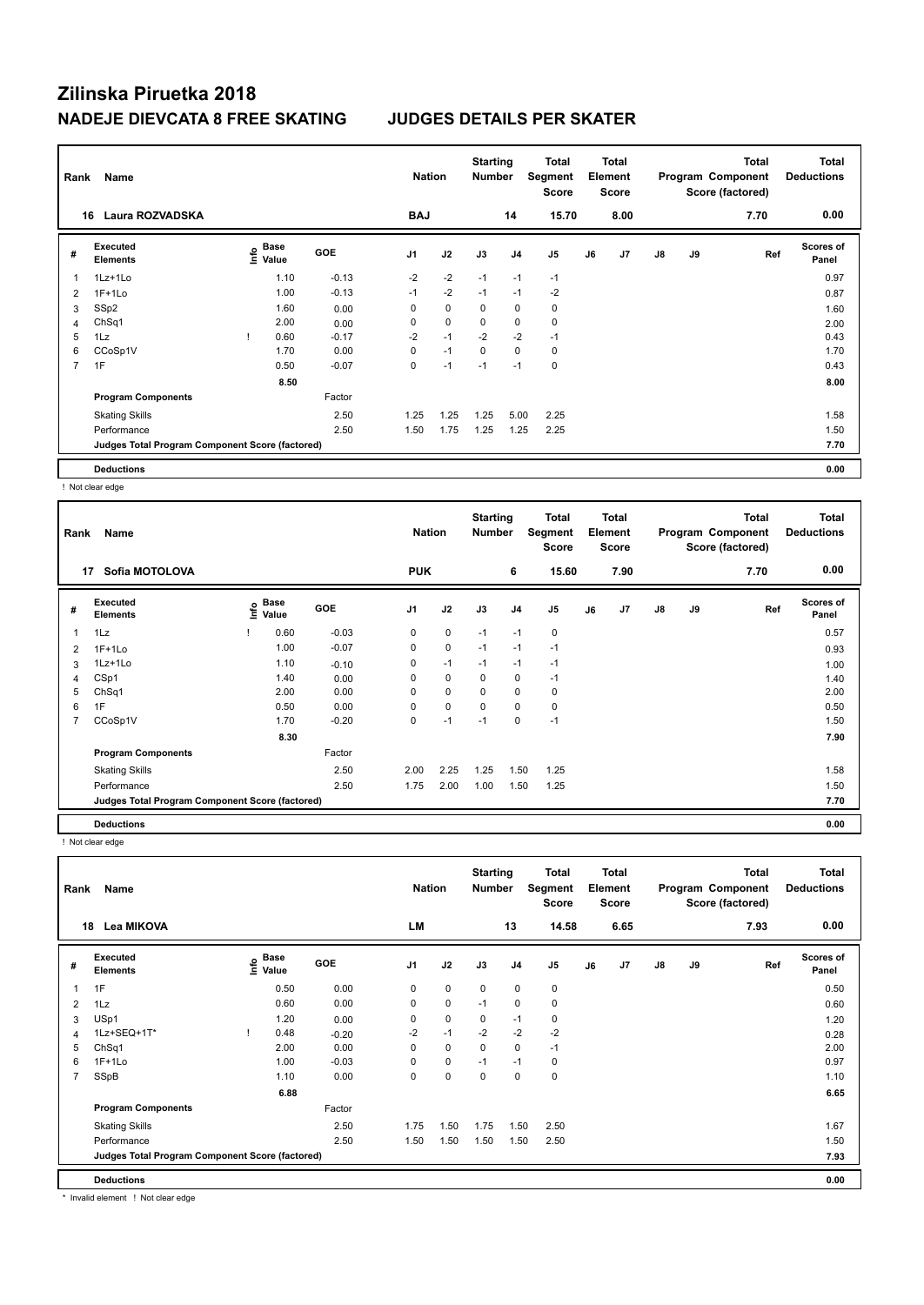| Rank | Name                                            |      |               |         | <b>Nation</b>  |             | <b>Starting</b><br><b>Number</b> |                | Total<br>Segment<br><b>Score</b> |    | <b>Total</b><br>Element<br><b>Score</b> |               |    | <b>Total</b><br>Program Component<br>Score (factored) | <b>Total</b><br><b>Deductions</b> |
|------|-------------------------------------------------|------|---------------|---------|----------------|-------------|----------------------------------|----------------|----------------------------------|----|-----------------------------------------|---------------|----|-------------------------------------------------------|-----------------------------------|
|      | Dominika RAZGOVA<br>19                          |      |               |         | LM             |             |                                  | 20             | 14.53                            |    | 6.60                                    |               |    | 7.93                                                  | 0.00                              |
| #    | Executed<br><b>Elements</b>                     | ١nfo | Base<br>Value | GOE     | J <sub>1</sub> | J2          | J3                               | J <sub>4</sub> | J5                               | J6 | J7                                      | $\mathsf{J}8$ | J9 | Ref                                                   | <b>Scores of</b><br>Panel         |
| 1    | 1Lze+1T                                         | e    | 0.90          | $-0.20$ | $-2$           | $-2$        | $-2$                             | $-2$           | $-2$                             |    |                                         |               |    |                                                       | 0.70                              |
| 2    | 1F                                              |      | 0.50          | 0.00    | $\mathbf 0$    | $\mathbf 0$ | $-1$                             | $\mathbf 0$    | $\mathbf 0$                      |    |                                         |               |    |                                                       | 0.50                              |
| 3    | CoSp1V                                          |      | 1.30          | $-0.60$ | $-1$           | $-3$        | $-3$                             | 0              | $-2$                             |    |                                         |               |    |                                                       | 0.70                              |
| 4    | Ch <sub>Sq1</sub>                               |      | 2.00          | 0.00    | 0              | $\mathbf 0$ | 0                                | 0              | 0                                |    |                                         |               |    |                                                       | 2.00                              |
| 5    | $1F+1Lo$                                        |      | 1.00          | 0.00    | 0              | $\mathbf 0$ | 0                                | $\mathbf 0$    | $-1$                             |    |                                         |               |    |                                                       | 1.00                              |
| 6    | 1Lz                                             |      | 0.60          | $-0.10$ | $-1$           | $-2$        | $-2$                             | $\mathbf 0$    | 0                                |    |                                         |               |    |                                                       | 0.50                              |
| 7    | USp1                                            |      | 1.20          | 0.00    | 0              | $\mathbf 0$ | 0                                | $-1$           | $\mathbf 0$                      |    |                                         |               |    |                                                       | 1.20                              |
|      |                                                 |      | 7.50          |         |                |             |                                  |                |                                  |    |                                         |               |    |                                                       | 6.60                              |
|      | <b>Program Components</b>                       |      |               | Factor  |                |             |                                  |                |                                  |    |                                         |               |    |                                                       |                                   |
|      | <b>Skating Skills</b>                           |      |               | 2.50    | 1.50           | 1.50        | 1.50                             | 1.50           | 2.25                             |    |                                         |               |    |                                                       | 1.50                              |
|      | Performance                                     |      |               | 2.50    | 1.50           | 1.75        | 1.75                             | 1.50           | 2.50                             |    |                                         |               |    |                                                       | 1.67                              |
|      | Judges Total Program Component Score (factored) |      |               |         |                |             |                                  |                |                                  |    |                                         |               |    |                                                       | 7.93                              |
|      | <b>Deductions</b>                               |      |               |         |                |             |                                  |                |                                  |    |                                         |               |    |                                                       | 0.00                              |

e Wrong edge

| Rank           | Name                                            |                       |        |            | <b>Nation</b>  |             | <b>Starting</b><br><b>Number</b> |                | <b>Total</b><br>Segment<br><b>Score</b> |    | Total<br>Element<br><b>Score</b> |    |    | <b>Total</b><br>Program Component<br>Score (factored) | <b>Total</b><br><b>Deductions</b> |
|----------------|-------------------------------------------------|-----------------------|--------|------------|----------------|-------------|----------------------------------|----------------|-----------------------------------------|----|----------------------------------|----|----|-------------------------------------------------------|-----------------------------------|
|                | <b>Eva CURMOVA</b><br>20                        |                       |        |            | TT             |             |                                  | 17             | 14.47                                   |    | 7.97                             |    |    | 7.50                                                  | 1.00                              |
| #              | Executed<br><b>Elements</b>                     | $\sum_{i=1}^{n}$ Base |        | <b>GOE</b> | J <sub>1</sub> | J2          | J3                               | J <sub>4</sub> | J5                                      | J6 | J7                               | J8 | J9 | Ref                                                   | <b>Scores of</b><br>Panel         |
| 1              | $1A+1Lo$                                        |                       | 1.60   | $-0.13$    | 0              | $-1$        | $\mathbf 0$                      | $-1$           | $-1$                                    |    |                                  |    |    |                                                       | 1.47                              |
| 2              | ChSq1                                           |                       | 2.00   | 0.00       | 0              | $\mathbf 0$ | $\mathbf 0$                      | 0              | $-1$                                    |    |                                  |    |    |                                                       | 2.00                              |
| 3              | 1A                                              |                       | 1.10   | $-0.60$    | $-3$           | $-3$        | $-3$                             | $-3$           | $-3$                                    |    |                                  |    |    |                                                       | 0.50                              |
| 4              | 2S<+1Lo                                         | $\prec$               | 1.40   | $-0.40$    | $-2$           | $-2$        | $-2$                             | $-2$           | $-1$                                    |    |                                  |    |    |                                                       | 1.00                              |
| 5              | CCoSpB                                          |                       | 1.70   | 0.00       | 0              | $\mathbf 0$ | 0                                | $\mathbf 0$    | 0                                       |    |                                  |    |    |                                                       | 1.70                              |
| 6              | 2S<<                                            | <<                    | 0.40   | $-0.30$    | $-3$           | $-3$        | $-3$                             | $-2$           | $-3$                                    |    |                                  |    |    |                                                       | 0.10                              |
| $\overline{7}$ | SSp1                                            |                       | 1.30   | $-0.10$    | $-1$           | $\mathbf 0$ | $-1$                             | $\mathbf 0$    | $\mathbf 0$                             |    |                                  |    |    |                                                       | 1.20                              |
|                |                                                 |                       | 9.50   |            |                |             |                                  |                |                                         |    |                                  |    |    |                                                       | 7.97                              |
|                | <b>Program Components</b>                       |                       |        | Factor     |                |             |                                  |                |                                         |    |                                  |    |    |                                                       |                                   |
|                | <b>Skating Skills</b>                           |                       |        | 2.50       | 1.50           | 1.50        | 1.25                             | 1.50           | 2.75                                    |    |                                  |    |    |                                                       | 1.50                              |
|                | Performance                                     |                       |        | 2.50       | 1.50           | 1.50        | 1.00                             | 1.50           | 2.75                                    |    |                                  |    |    |                                                       | 1.50                              |
|                | Judges Total Program Component Score (factored) |                       |        |            |                |             |                                  |                |                                         |    |                                  |    |    |                                                       | 7.50                              |
|                | <b>Deductions</b>                               |                       | Falls: | $-1.00$    |                |             |                                  |                |                                         |    |                                  |    |    |                                                       | $-1.00$                           |

< Under-rotated jump << Downgraded jump

| Rank           | Name                                            | <b>Nation</b>                    |            | <b>Starting</b><br><b>Number</b> |             | Total<br>Segment<br><b>Score</b> | <b>Total</b><br>Element<br><b>Score</b> |             | Program Component |      | <b>Total</b><br>Score (factored) | <b>Total</b><br><b>Deductions</b> |      |                           |
|----------------|-------------------------------------------------|----------------------------------|------------|----------------------------------|-------------|----------------------------------|-----------------------------------------|-------------|-------------------|------|----------------------------------|-----------------------------------|------|---------------------------|
| 21             | Karolina SUGOVA                                 |                                  |            | <b>POS</b>                       |             |                                  | 3                                       | 14.10       |                   | 5.97 |                                  |                                   | 8.13 | 0.00                      |
| #              | <b>Executed</b><br><b>Elements</b>              | <b>Base</b><br>e Base<br>⊆ Value | <b>GOE</b> | J <sub>1</sub>                   | J2          | J3                               | J <sub>4</sub>                          | J5          | J6                | J7   | $\mathsf{J}8$                    | J9                                | Ref  | <b>Scores of</b><br>Panel |
| 1              | CCoSp1V                                         | 1.70                             | 0.00       | 0                                | $\mathbf 0$ | $\mathbf 0$                      | $\mathbf 0$                             | $\mathbf 0$ |                   |      |                                  |                                   |      | 1.70                      |
| $\overline{2}$ | $1A+1T$                                         | 1.50                             | $-0.13$    | $-1$                             | $-2$        | $-1$                             | $\pmb{0}$                               | $\mathbf 0$ |                   |      |                                  |                                   |      | 1.37                      |
| 3              | 1Lz                                             | 0.60                             | $-0.20$    | $-2$                             | $-2$        | $-3$                             | $-2$                                    | $-2$        |                   |      |                                  |                                   |      | 0.40                      |
| 4              | 1A                                              | 1.10                             | $-0.40$    | $-2$                             | $-2$        | $-2$                             | 0                                       | $-2$        |                   |      |                                  |                                   |      | 0.70                      |
| 5              | 1F                                              | 0.50                             | 0.00       | 0                                | $\mathbf 0$ | $\mathbf 0$                      | $\mathbf 0$                             | $\pmb{0}$   |                   |      |                                  |                                   |      | 0.50                      |
| 6              | SSp1                                            | 1.30                             | 0.00       | 0                                | $\mathbf 0$ | $\mathbf 0$                      | $\mathbf 0$                             | $\mathbf 0$ |                   |      |                                  |                                   |      | 1.30                      |
| $\overline{7}$ | ChSq                                            | 0.00                             | 0.00       |                                  |             |                                  |                                         |             |                   |      |                                  |                                   |      | 0.00                      |
|                |                                                 | 6.70                             |            |                                  |             |                                  |                                         |             |                   |      |                                  |                                   |      | 5.97                      |
|                | <b>Program Components</b>                       |                                  | Factor     |                                  |             |                                  |                                         |             |                   |      |                                  |                                   |      |                           |
|                | <b>Skating Skills</b>                           |                                  | 2.50       | 1.75                             | 1.75        | 1.50                             | 1.50                                    | 2.50        |                   |      |                                  |                                   |      | 1.67                      |
|                | Performance                                     |                                  | 2.50       | 1.50                             | 1.50        | 1.50                             | 1.75                                    | 2.50        |                   |      |                                  |                                   |      | 1.58                      |
|                | Judges Total Program Component Score (factored) |                                  |            |                                  |             |                                  |                                         |             |                   |      |                                  |                                   |      | 8.13                      |
|                | <b>Deductions</b>                               |                                  |            |                                  |             |                                  |                                         |             |                   |      |                                  |                                   |      | 0.00                      |

! Not clear edge